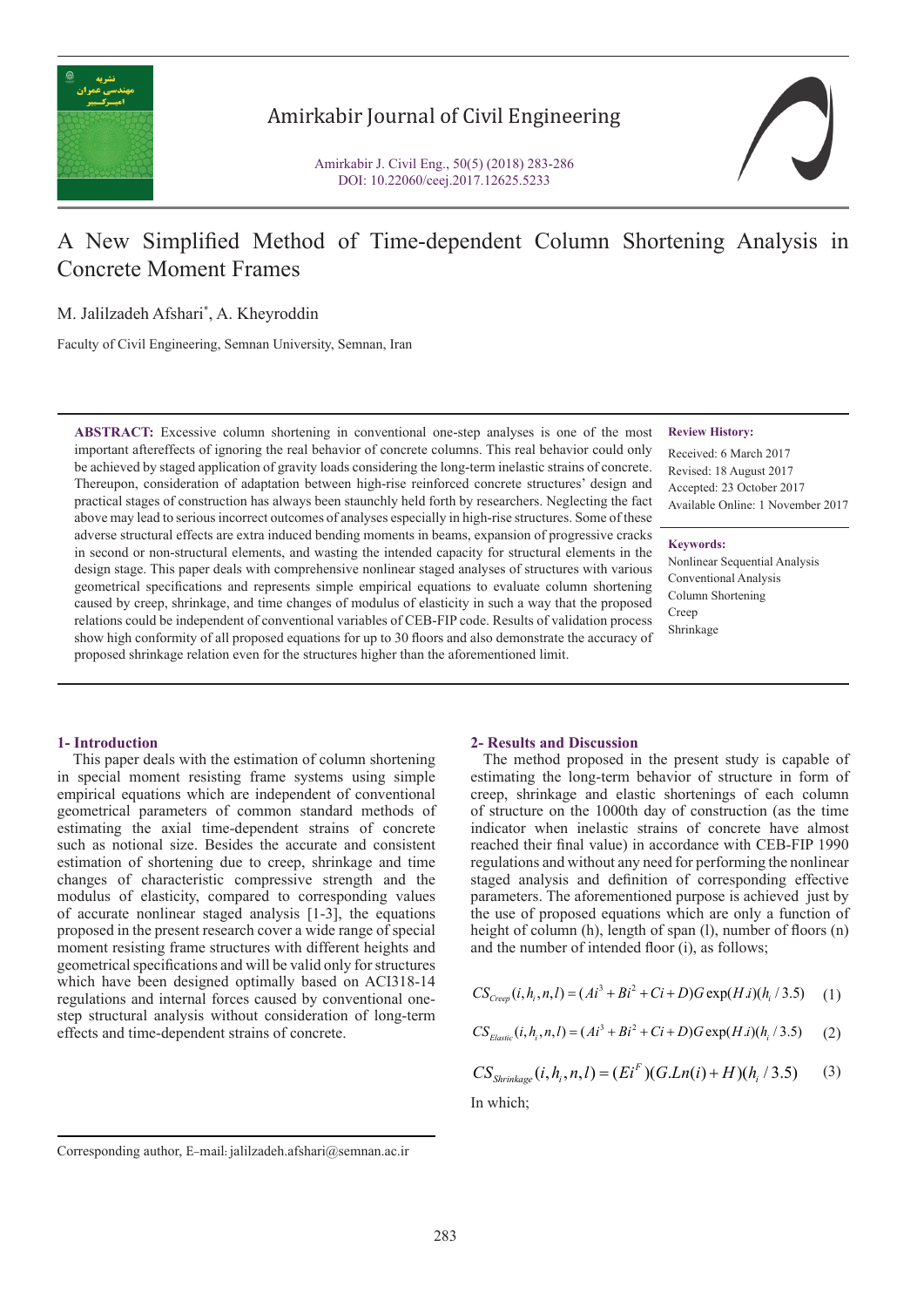$$
\begin{cases}\nA = a_1 n^2 + b_1 n + c_1 \\
B = d_1 n^2 + e_1 n + f_1 \\
C = g_1 n^2 + h_1 n + i_1 \\
D = j_1 n^2 + k_1 n + l_1 \\
E = m_1 \exp(n_1.n) \\
F = o_1 n^n \\
G = (a_2 l^2 + b_2 l + c_2) n^2 + (d_2 l^2 + e_2 l + f_2) n + (g_2 l^2 + h_2 l + i_2) \\
H = (j_2 l^2 + k_2 l + l_2) n^2 + (m_2 l^2 + n_2 l + o_2) n + (p_2 l^2 + q_2 l + r_2)\n\end{cases}
$$
\n(4)

 Variables in above equations are floor number (i), span length (l), height of i-th floor (hi) and number of floors in structure (n) and other parameters are constant coefficients with values listed in Table 1 and Table 2 respectively for columns of C1  $&$  C2 and C3-I  $&$  C3-II types.

## **3- Conclusions**

 Simplicity of proposed equations due to their dependent only to geometric characteristics including dimensions of span, height and number of floors and its independence from the conventional parameters of shortening estimation in CEB-FIP 1990 regulations are among the benefits of method used in the present research. Results obtained from the evaluations in this research showed that:

- All proposed equations have validated for all special concrete moment frames with up to 30 floors with optimal design based on conventional one-step analyses in accordance with ACI318-14 regulations and initial assumptions of the article. The proposed equations can be used instead of time consuming staged analyses for estimation of shortening in different types of columns.
- The proposed equation in the present study in terms of shortening caused by shrinkage is valid even for structures taller than 30 floors and is able to estimate the effect of column's shrinkage with an acceptable error percentage.
- The presented shrinkage constants are almost equal for every type of column. Hence, the proposed equation for shrinkage is independent from situation and tributary area of column and each one of specific proposed series of shrinkage constants can be used to estimate the shrinkage shortenings of all types of columns with a very good approximation.

### **Table 1. Constant coefficients of equations (1 to 4) for C1 and C2 column**

| Constant       | C <sub>1</sub>           |                          |                              | C <sub>2</sub>           |                          |                          |
|----------------|--------------------------|--------------------------|------------------------------|--------------------------|--------------------------|--------------------------|
|                | Creep                    | Elastic                  | Shrinkage                    | Creep                    | Elastic                  | Shrinkage                |
| a <sub>1</sub> | $1.9498 \times 10^{-9}$  | $1.7132\times10^{-9}$    |                              | $2.3689\times10^{-9}$    | $2.3315\times10^{-9}$    |                          |
| b <sub>1</sub> | $-8.4736\times10^{-8}$   | $-8.9331\times10^{-8}$   | $\overline{\phantom{0}}$     | $-9.1821 \times 10^{-8}$ | $-1.1716 \times 10^{-7}$ |                          |
| $c_{1}$        | $2.9289\times10^{-7}$    | $9.8222\times10^{-7}$    | $\qquad \qquad -$            | $-1.3320\times10^{-8}$   | $1.1842\times10^{-6}$    | $\overline{\phantom{a}}$ |
| d <sub>1</sub> | $-7.2789\times10^{-8}$   | $-3.2629\times10^{-8}$   |                              | $-1.1974 \times 10^{-7}$ | $-5.6682\times10^{-8}$   |                          |
| $e_{1}$        | $4.5947\times10^{-6}$    | $2.2522 \times 10^{-6}$  | $\overline{\phantom{a}}$     | $7.2076\times10^{-6}$    | $3.7967\times10^{-6}$    | $\overline{\phantom{a}}$ |
| $f_{1}$        | $-7.0731\times10^{-5}$   | $-4.6870\times10^{-5}$   | $\qquad \qquad \blacksquare$ | $-1.0457\times10^{-4}$   | $-7.2416 \times 10^{-5}$ |                          |
| g <sub>1</sub> | $-4.2560\times10^{-7}$   | $-1.9345 \times 10^{-7}$ | $\overline{\phantom{0}}$     | $-6.1600\times10^{-7}$   | $-3.7090\times10^{-7}$   | $\overline{\phantom{a}}$ |
| $h_{1}$        | $2.1812\times10^{-5}$    | $1.4806 \times 10^{-5}$  |                              | $2.2666\times10^{-5}$    | $1.9951\times10^{-5}$    |                          |
| $1\,1$         | 3.8596×10 <sup>-4</sup>  | $1.4281\times10^{-4}$    | $\overline{\phantom{0}}$     | $6.6420\times10^{-4}$    | 2.4838×10 <sup>-4</sup>  | $\blacksquare$           |
| $J_1$          | $3.8916 \times 10^{-7}$  | $1.1573\times10^{-7}$    | $\qquad \qquad \blacksquare$ | $6.4102\times10^{-7}$    | $2.7653\times10^{-7}$    |                          |
| $k_{1}$        | $-1.6506\times10^{-5}$   | $-7.0521\times10^{-6}$   |                              | $-2.4210\times10^{-5}$   | $-1.2441\times10^{-5}$   |                          |
|                | $1.1581\times10^{-4}$    | $4.5560\times10^{-5}$    |                              | $1.7493 \times 10^{-4}$  | $8.6503\times10^{-5}$    |                          |
| $m_{1}$        |                          |                          | $1.2327\times10^{-3}$        | $\overline{\phantom{a}}$ |                          | $1.2325 \times 10^{-3}$  |
| $n_{1}$        | $\overline{\phantom{a}}$ |                          | $-2.2812\times10^{-2}$       | $\overline{\phantom{a}}$ |                          | $-2.2812\times10^{-2}$   |
| O <sub>1</sub> |                          |                          | $9.2838 \times 10^{-1}$      | $\overline{\phantom{a}}$ |                          | $9.2849\times10^{-1}$    |
| $p_1$          |                          |                          | $1.2659\times10^{-2}$        |                          |                          | $1.2646 \times 10^{-2}$  |
| $a_{\gamma}$   | $1.2091\times10^{-3}$    | $1.1935 \times 10^{-3}$  | $-1.7359\times10^{-4}$       | $1.2728 \times 10^{-3}$  | $1.1774\times10^{-3}$    | $-1.7342\times10^{-4}$   |
| $b_{\gamma}$   | $-1.3812\times10^{-2}$   | $-1.3427 \times 10^{-2}$ | $1.9158 \times 10^{-3}$      | $-1.4362\times10^{-2}$   | $-1.3280\times10^{-2}$   | $1.9142\times10^{-3}$    |
| c <sub>2</sub> | $3.7281\times10^{-2}$    | $3.5625 \times 10^{-2}$  | $-5.0058\times10^{-3}$       | $3.8176 \times 10^{-2}$  | $3.5319\times10^{-2}$    | $-5.0030\times10^{-3}$   |
| $d_{\gamma}$   | $-5.0100\times10^{-2}$   | $-4.8322 \times 10^{-2}$ | $6.5870\times10^{-3}$        | $-5.2270\times10^{-2}$   | $-4.8017\times10^{-2}$   | $6.5820\times10^{-3}$    |
| e <sub>2</sub> | $5.6659\times10^{-1}$    | $5.4029\times10^{-1}$    | $-7.2532 \times 10^{-2}$     | $5.8645 \times 10^{-1}$  | $5.3837\times10^{-1}$    | $-7.2489\times10^{-2}$   |
| $f_{\gamma}$   | $-1.5124$                | $-1.4248$                | $1.8909 \times 10^{-1}$      | $-1.55$                  | $-1.4234$                | $1.8903 \times 10^{-1}$  |
| g2             | $4.7018\times10^{-1}$    | $4.4028 \times 10^{-1}$  | $-5.7079\times10^{-2}$       | $4.8092\times10^{-1}$    | $4.3902 \times 10^{-1}$  | $-5.7124 \times 10^{-2}$ |
|                |                          |                          |                              |                          |                          |                          |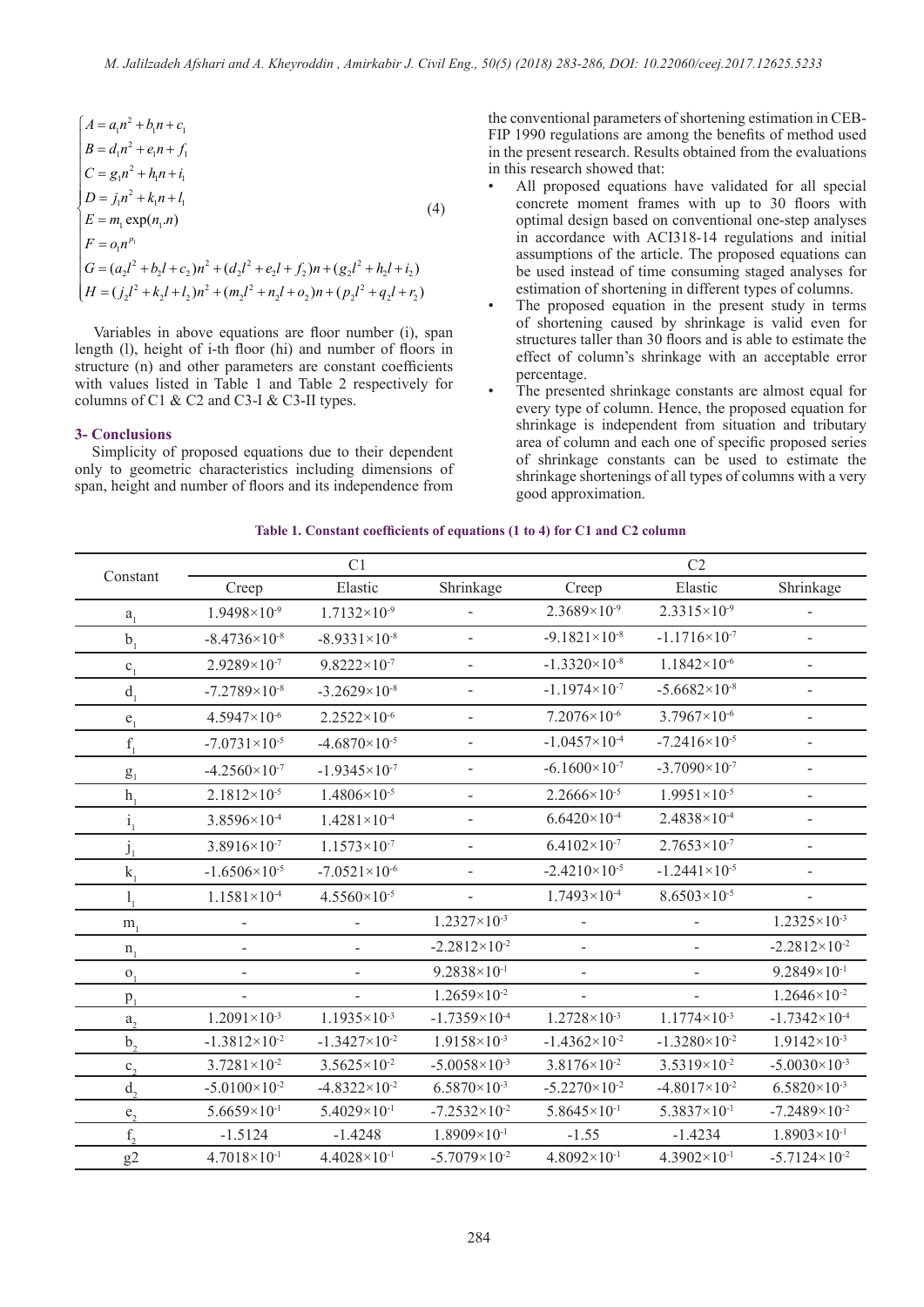|                | $-5.2694$                | $-4.8626$               | $6.4555\times10^{-1}$    | $-5.3428$              | $-4.8357$                | $6.4612\times10^{-1}$   |
|----------------|--------------------------|-------------------------|--------------------------|------------------------|--------------------------|-------------------------|
|                | $1.4978 \times 10^{+1}$  | $1.3667\times10^{+1}$   | $-1.7284$                | $1.4985\times10^{+1}$  | $1.3559\times10^{+1}$    | $-1.7302$               |
|                | $-4.6210\times10^{-5}$   | $-6.0782\times10^{-5}$  | $5.7342\times10^{-4}$    | $-5.8241\times10^{-5}$ | $-6.4140\times10^{-5}$   | $5.7318\times10^{-4}$   |
| К.             | $5.2724\times10^{-4}$    | $6.8855\times10^{-4}$   | $-6.4228\times10^{-3}$   | $6.5384\times10^{-4}$  | $7.2382\times10^{-4}$    | $-6.4210\times10^{-3}$  |
|                | $-1.4247\times10^{3}$    | $-1.8419\times10^{-3}$  | $1.7082\times10^{-2}$    | $-1.7250\times10^{-3}$ | $-1.9277\times10^{-3}$   | $1.7081 \times 10^{-2}$ |
| m <sub>2</sub> | $1.8945\times10^{-3}$    | $2.4521\times10^{-3}$   | $-2.2418 \times 10^{-2}$ | $2.3632\times10^{-3}$  | $2.6004\times10^{-3}$    | $-2.2410\times10^{-2}$  |
| $n_{2}$        | $-2.1760\times10^{-2}$   | $-2.8061\times10^{-2}$  | $2.4867\times10^{-1}$    | $-2.6751\times10^{-2}$ | $-2.9562\times10^{-2}$   | $2.4860\times10^{-1}$   |
| O <sub>2</sub> | $5.9285 \times 10^{-2}$  | $7.5892\times10^{-2}$   | $-6.5500\times10^{-1}$   | $7.1193\times10^{-2}$  | $7.9359\times10^{-2}$    | $-6.5493\times10^{-1}$  |
| $p_{2}$        | $-1.7399\times10^{2}$    | $-2.2287\times10^{-2}$  | $2.1056 \times 10^{-1}$  | $-2.1417\times10^{-2}$ | $-2.3761 \times 10^{-2}$ | $2.1062\times10^{-1}$   |
| $q_{2}$        | $2.0726 \times 10^{-1}$  | $2.6388 \times 10^{-1}$ | $-2.4433$                | $2.5054\times10^{-1}$  | $2.7787 \times 10^{-1}$  | $-2.4441$               |
| r,             | $-5.8755 \times 10^{-1}$ | $-7.3793\times10^{-1}$  | 7.7184                   | $-6.8923\times10^{-1}$ | $-7.6749\times10^{-1}$   | 7.7215                  |
|                |                          |                         |                          |                        |                          |                         |

## **Table 2. Constant coefficients of equations (1 to 4) for C3-I and C3-II column**

| Constant       | $C3-I$                   |                          |                              | $C3-II$                  |                          |                          |
|----------------|--------------------------|--------------------------|------------------------------|--------------------------|--------------------------|--------------------------|
|                | Creep                    | Elastic                  | Shrinkage                    | Creep                    | Elastic                  | Shrinkage                |
| $a_{1}$        | $2.6718\times10^{-9}$    | $3.0752\times10^{-9}$    |                              | $2.4345\times10^{-9}$    | $3.0413\times10^{-9}$    |                          |
| b <sub>1</sub> | $-8.6274\times10^{-8}$   | $-1.4797\times10^{-7}$   |                              | $-6.9826 \times 10^{-8}$ | $-1.4379\times10^{-7}$   |                          |
| $C_1$          | $-6.2324 \times 10^{-7}$ | $1.3332\times10^{-6}$    | $\qquad \qquad \blacksquare$ | $-9.2059\times10^{-7}$   | $1.2182\times10^{-6}$    | $\overline{\phantom{a}}$ |
| $d_{1}$        | $-1.8834\times10^{-7}$   | $-9.5500\times10^{-8}$   |                              | $-1.9806 \times 10^{-7}$ | $-1.0314\times10^{-7}$   |                          |
| e <sub>1</sub> | $1.0916 \times 10^{-5}$  | $6.1732\times10^{6}$     |                              | $1.1384\times10^{-5}$    | $6.6033\times10^{-6}$    |                          |
| $f_{i}$        | $-1.5099\times10^{-4}$   | $-1.0925 \times 10^{-4}$ | $\blacksquare$               | $-1.5576 \times 10^{-4}$ | $-1.1496 \times 10^{-4}$ | $\overline{\phantom{a}}$ |
| g <sub>1</sub> | $-7.6820\times10^{-7}$   | $-5.7125 \times 10^{-7}$ |                              | $-7.5635 \times 10^{-7}$ | $-5.9215 \times 10^{-7}$ |                          |
| h <sub>1</sub> | $1.7906 \times 10^{-5}$  | $2.3986 \times 10^{-5}$  |                              | $1.5330\times10^{-5}$    | $2.3654\times10^{-5}$    | $\overline{\phantom{a}}$ |
| i.             | $1.0999\times10^{-3}$    | $4.2525 \times 10^{-4}$  |                              | $1.1783\times10^{-3}$    | $4.6390\times10^{-4}$    |                          |
|                | $9.4184\times10^{-7}$    | $4.7852\times10^{-7}$    |                              | $9.7406\times10^{-7}$    | $5.1253\times10^{-7}$    |                          |
| $k_{1}$        | $-3.2752 \times 10^{-5}$ | $-1.8388 \times 10^{-5}$ |                              | $-3.3346 \times 10^{-5}$ | $-1.9075\times10^{-5}$   |                          |
| 1              | $2.4866 \times 10^{-4}$  | $1.3416\times10^{-4}$    |                              | $2.5853\times10^{-4}$    | $1.4166 \times 10^{-4}$  |                          |
| m <sub>1</sub> |                          |                          | $1.2327\times10^{-3}$        |                          |                          | $1.2327\times10^{-3}$    |
| $n_1$          |                          |                          | $-2.2812\times10^{-2}$       |                          |                          | $-2.2812\times10^{-2}$   |
| O <sub>1</sub> |                          |                          | $9.2836\times10^{-1}$        |                          |                          | $9.2842\times10^{-1}$    |
| $p_1$          |                          |                          | $1.2674\times10^{-2}$        |                          |                          | $1.2653\times10^{-2}$    |
| a <sub>2</sub> | $1.2552\times10^{-3}$    | $1.1642\times10^{-3}$    | $-1.7334 \times 10^{-4}$     | $1.2431\times10^{-3}$    | $1.2694\times10^{-3}$    | $-1.7353\times10^{-4}$   |
| b <sub>2</sub> | $-1.4181\times10^{-2}$   | $-1.3150\times10^{-2}$   | $1.9137\times10^{-3}$        | $-1.4037\times10^{-2}$   | $-1.4418\times10^{2}$    | $1.9162\times10^{-3}$    |
| c <sub>2</sub> | $3.7733 \times 10^{-2}$  | $3.5022\times10^{-2}$    | $-5.0023\times10^{-3}$       | $3.7330\times10^{-2}$    | $3.8744 \times 10^{-2}$  | $-5.0095\times10^{-3}$   |
| $d_{\gamma}$   | $-5.1767 \times 10^{-2}$ | $-4.7768 \times 10^{-2}$ | $6.5788\times10^{-3}$        | $-5.1277\times10^{-2}$   | $-5.1446 \times 10^{-2}$ | $6.5848\times10^{-3}$    |
| e <sub>2</sub> | $5.8226 \times 10^{-1}$  | $5.3716 \times 10^{-1}$  | $-7.2467\times10^{-2}$       | $5.7614\times10^{-1}$    | $5.8108\times10^{-1}$    | $-7.2553\times10^{-2}$   |
| $f_{\gamma}$   | $-1.5428$                | $-1.4243$                | $1.8900\times10^{-1}$        | $-1.5249$                | $-1.5524$                | $1.8925 \times 10^{-1}$  |
| g <sub>2</sub> | $4.7514\times10^{-1}$    | $4.3632\times10^{-1}$    | $-5.7108 \times 10^{-2}$     | $4.7086 \times 10^{-1}$  | $5.4275 \times 10^{-1}$  | $-5.7128 \times 10^{-2}$ |
| $h_{\gamma}$   | $-5.2919$                | $-4.8195$                | $6.4601\times10^{-1}$        | $-5.2271$                | $-6.0792$                | $6.4642\times10^{-1}$    |
| $i_{\gamma}$   | $1.4888\times10^{+1}$    | $1.3551\times10^{+1}$    | $-1.7301$                    | $1.4672\times10^{+1}$    | $1.7187\times10^{+1}$    | $-1.7314$                |
| $J_{2}$        | $-6.0347\times10^{-5}$   | $-6.6702\times10^{-5}$   | 5.7318×10 <sup>-4</sup>      | $-6.0364\times10^{-5}$   | $-6.6483\times10^{-5}$   | $5.7331\times10^{-4}$    |
| $k_{2}$        | $6.7727\times10^{-4}$    | $7.5051\times10^{-4}$    | $-6.4217\times10^{-3}$       | $6.7768\times10^{-4}$    | $7.4790\times10^{-4}$    | $-6.4241 \times 10^{-3}$ |
| 1.             | $-1.7864\times10^{-3}$   | $-1.9919\times10^{-3}$   | $1.7084\times10^{-2}$        | $-1.7885 \times 10^{-3}$ | $-1.9845 \times 10^{-3}$ | $1.7091\times10^{-2}$    |
| m <sub>2</sub> | $2.4651\times10^{-3}$    | $2.7188 \times 10^{-3}$  | $-2.2410\times10^{-2}$       | $2.4668\times10^{-3}$    | $2.7109\times10^{-3}$    | $-2.2412 \times 10^{-2}$ |